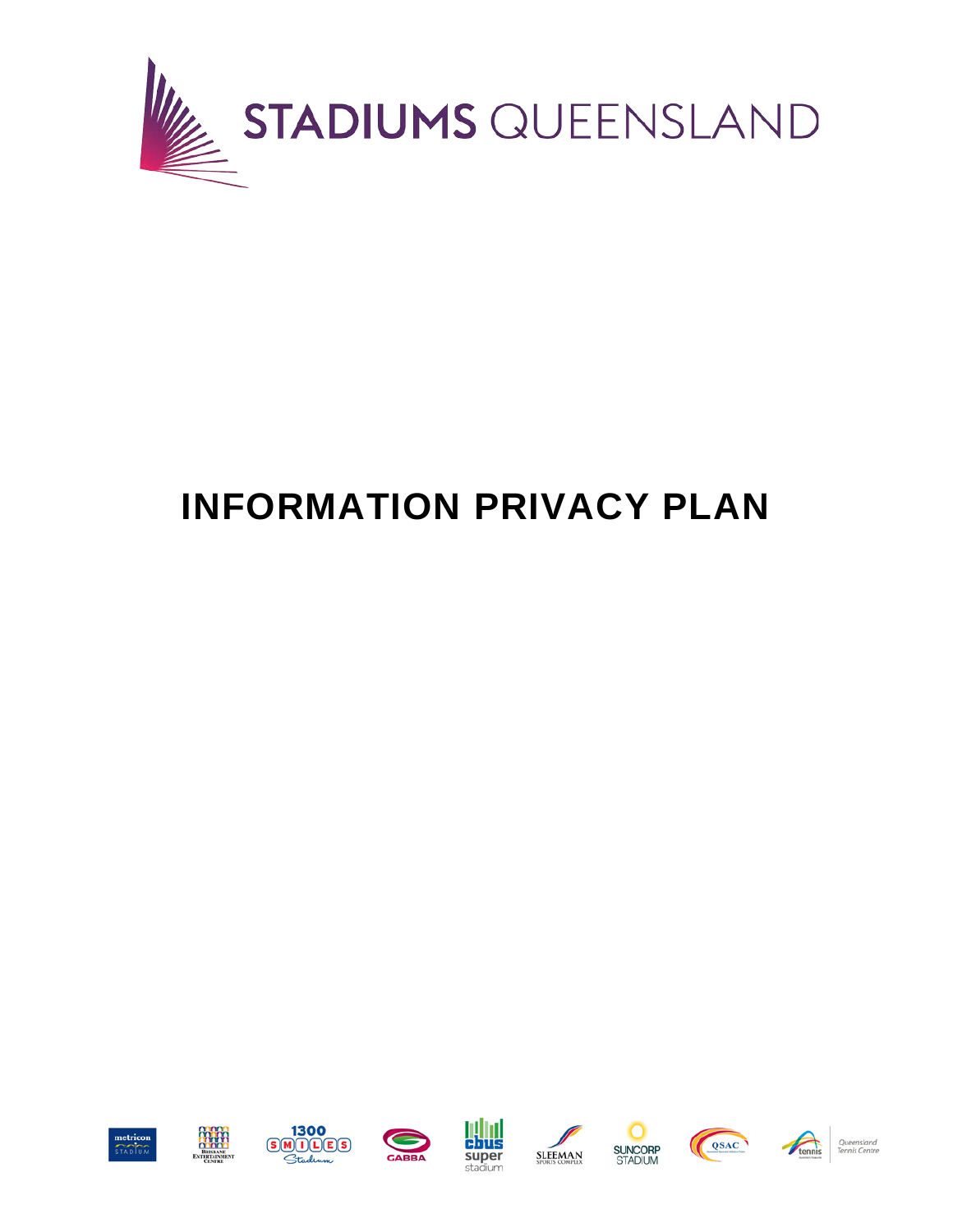## **Stadiums Queensland Information Privacy Plan**

| <b>Contents</b>                                        |                                                                  | Page             |
|--------------------------------------------------------|------------------------------------------------------------------|------------------|
| $\mathbf{1}$ .                                         | <b>Introduction</b>                                              | 3                |
| 2.                                                     | <b>Personal information</b>                                      | 4                |
| 3.                                                     | <b>Stadiums Queensland</b>                                       | $5\phantom{.}$   |
| 4.                                                     | Types of personal information held by Stadiums Queensland        | $6\phantom{1}6$  |
| 4.1                                                    | <b>Employee personnel records</b>                                | 6                |
| 4.2                                                    | Correspondence                                                   | 8                |
| 4.3                                                    | <b>Financial management information systems</b>                  | 8                |
| 4.4                                                    | <b>Information systems</b>                                       | $\boldsymbol{9}$ |
| 4.5                                                    | <b>Administration records</b>                                    | 9                |
| 4.6                                                    | Member, patron and hirer information                             | 9                |
| 4.7                                                    | <b>CCTV</b>                                                      | 10               |
| 4.8                                                    | <b>Retention of records</b>                                      | 10               |
| 5.                                                     | <b>Existing contracts, licences and outsourcing arrangements</b> | 11               |
| 6. Access or Amendment of Information                  |                                                                  | 11               |
| 7.                                                     | <b>Complaints and Review Procedure</b>                           | 13               |
| Appendix 1 – Summary of Information Privacy Principles |                                                                  | 15               |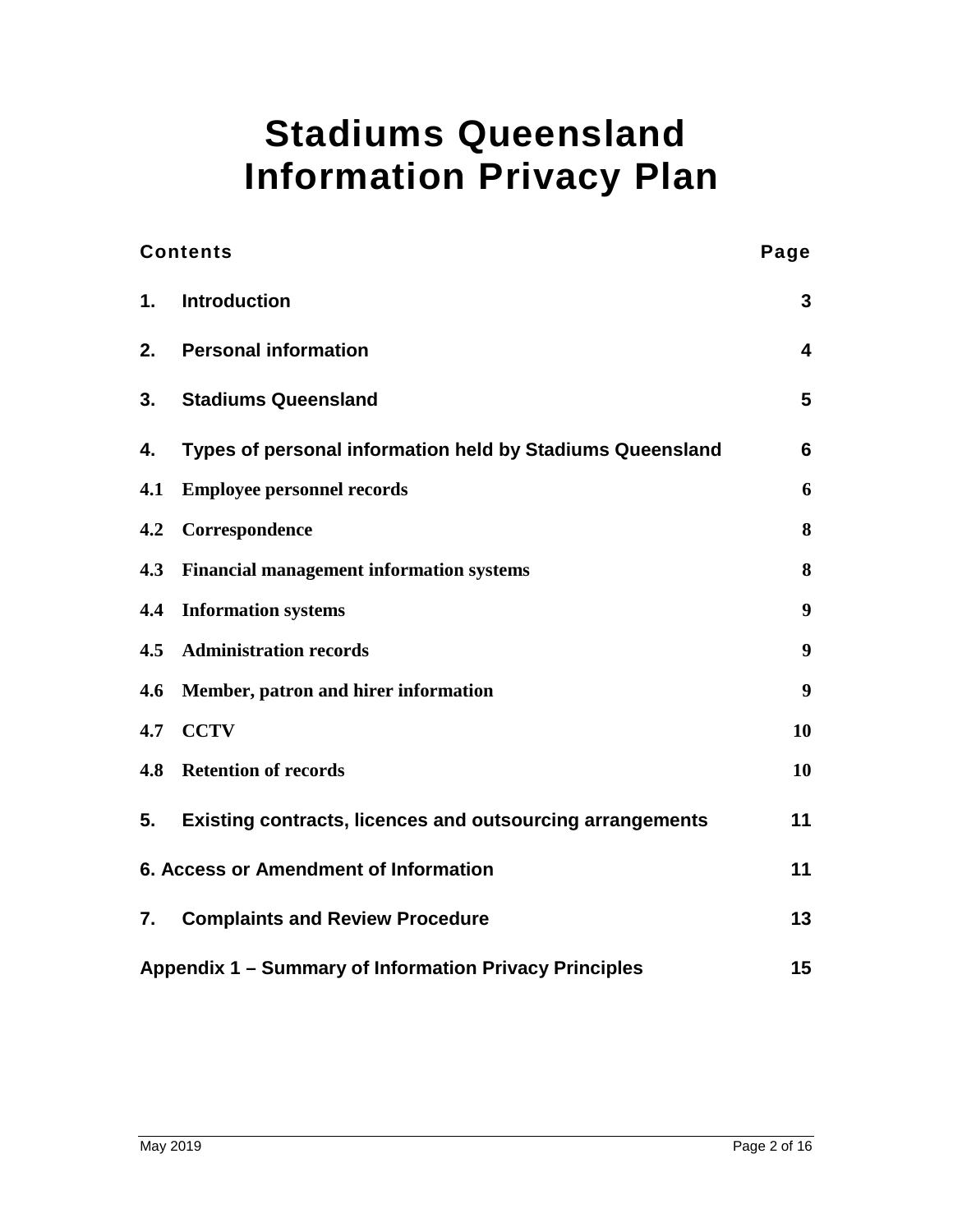### <span id="page-2-0"></span>**1. Introduction**

This Privacy Plan outlines Stadiums Queensland's strategy for compliance with the Information Privacy Principles under the requirements of the *Information Privacy Act 2009* (the Act).

The purpose of the Act is to establish a framework for the responsible collection and handling of personal information within the Queensland Government. The Act identifies eleven Information Privacy Principles (IPPs) with which Stadiums Queensland must comply. A summary of the IPPs is provided in *Appendix 1 - Information Privacy Principles.*

This plan aims to provide:

- guidance to members of the public and Stadiums Queensland staff to assist them to understand how personal information is managed in the organisation and how they can exercise their privacy rights in respect of Stadiums Queensland's activities; and
- guidance to officers of Stadiums Queensland who deal with the types of personal information documented in the Act and its associated guidelines.

Stadiums Queensland does not, as a matter of principle, disclose or distribute personal information unless:

- a) it is required to do so by legislation;
- b) it is required to do so by a court, a court order, law enforcement agency or other investigative body with specific statutory powers authorising its access to such material; or
- c) the information is required by an agency providing a service to the individual (e.g. a bank or insurance company seeking verification of personal details). In these circumstances, Stadiums Queensland would require written consent from the individual concerned, before releasing such information.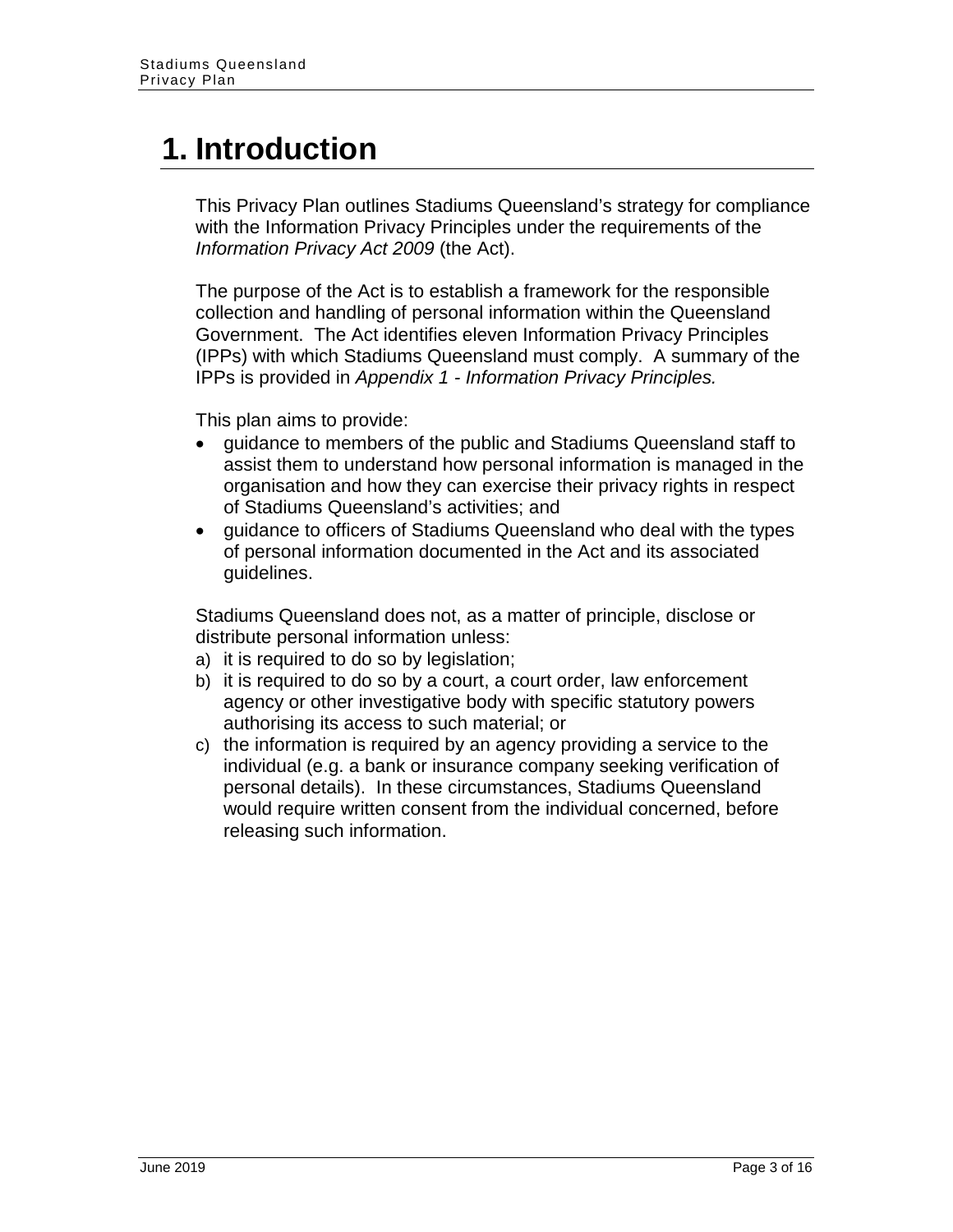## <span id="page-3-0"></span>**2. Personal information**

Personal information is defined in the Act as:

*information or an opinion, including information or an opinion forming part of a database, whether true or not, and whether recorded in a material form or not, about an individual whose identity is apparent, or can reasonably be ascertained, from the information or opinion.*

The information does not have to clearly identify a person. It need only provide sufficient information to lead to the identification of a person. It is not limited to confidential or sensitive personal details. It covers information held in paper or electronic form and includes photographs and videos.

The following personal information is exempt from the Act:

- covert activity, under the *Police Powers and Responsibilities Act 2000;*
- witness protection, under the *Witness Protection Act 2000;*
- disciplinary actions and misconduct arising out of a complaint made under:
	- Part 7 of the *Police Service Administration Act 1990; or*
	- the *Crime and Misconduct Act 2001.*
- whistleblowers, under the *Public Interest Disclosure Act 2010*;
	- Cabinet and Executive Council documents; and
- information arising out of a Commission of Inquiry.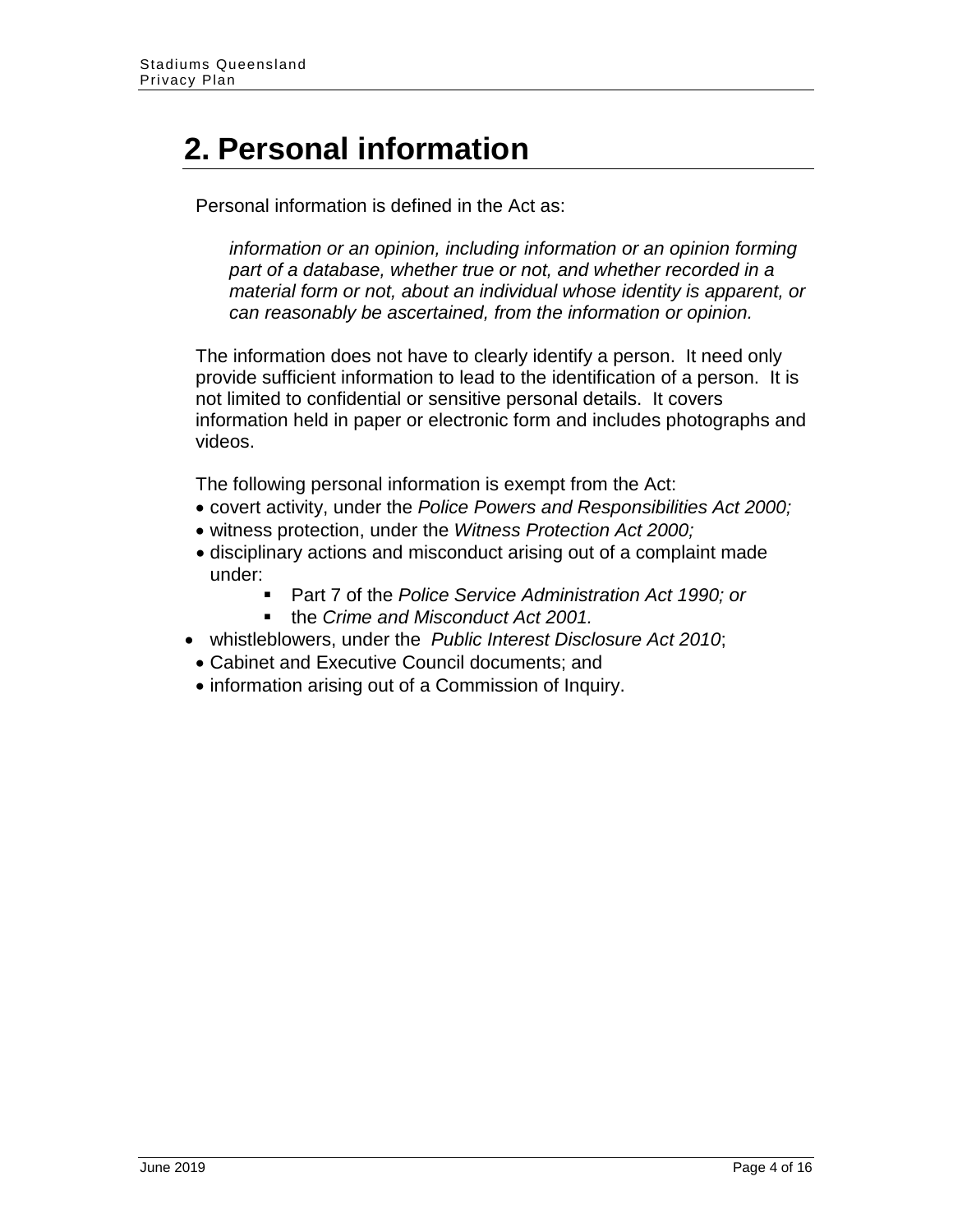### <span id="page-4-0"></span>**3. Stadiums Queensland**

Stadiums Queensland (formerly known as Major Sports Facilities Authority) was constituted pursuant to the *Major Sports Facilities Act 2001 (MSF Act)*, passed by the Queensland Parliament and assented to on 3 December 2001. Stadiums Queensland commenced on 21 December 2001 and is charged with the management of major sports facilities declared under Queensland Government regulation as being venues having the capacity to stage national or international sports events, to deliver recreational or entertainment experiences.

Under the MSF Act, Stadiums Queensland's functions are to manage, operate and promote the use of major sports facilities. The MSF Act obliges Stadiums Queensland to perform its functions in a way that is consistent with sound commercial principles and has regard to the requirements of tenants at the venues under its control.

Stadiums Queensland is responsible for the collection, storage, use, disclosure and distribution of personal information at the following sites:

- Stadiums Queensland's corporate office;
- The Gabba:
- Brisbane Entertainment Centre;
- Queensland Sport and Athletics Centre;
- Sleeman Sports Complex;
- Suncorp Stadium:
- 1300SMILES Stadium;
- Cbus Super Stadium;
- Queensland Tennis Centre; and
- Metricon Stadium.

Stadiums Queensland is subject to a number of state and federal Acts, including:

- *Financial Accountability Act 2009;*
- *Financial and Performance Management Standard 2009;*
- *Industrial Relations Act 1999;*
- *Right to Information Act 2009;*
- *Public Records Act 2002;*
- *Statutory Bodies Financial Arrangements Act 1982;*
- *Statutory Authorities (Superannuation Arrangements) Act 1994;*
- *Workers' Compensation and Rehabilitation Act 2003; and*
- *Workplace Health and Safety Act 1995.*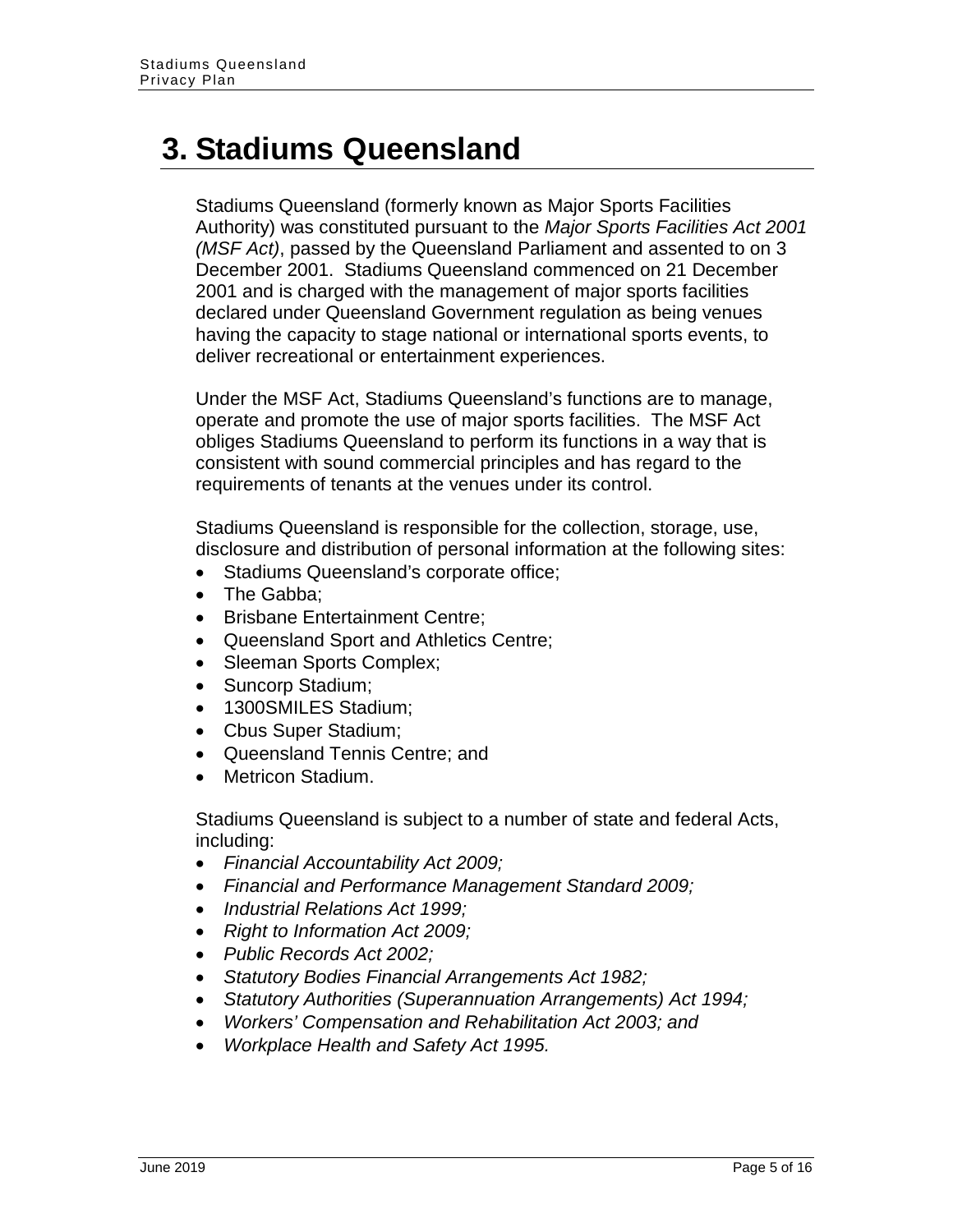### <span id="page-5-0"></span>**4. Types of personal information held by Stadiums Queensland**

Stadiums Queensland collects, stores and uses personal information in the following record types:

- employee personnel records;
- correspondence;
- financial management information systems;
- information systems;
- administration records;
- Closed Circuit Television (CCTV) footage; and
- member, patron and hirer records.

#### <span id="page-5-1"></span>**4.1 Employee personnel records**

These records are required so that Stadiums Queensland can manage its human resources. The purpose of these records is to maintain employment history, payroll and administrative information relating to all permanent, contract, temporary and casual employees of the organisation. Records include:

#### **Personnel and payroll**

- records relating to overtime and higher duties;
- leave applications and leave approvals;
- medical records:
- payroll and pay related records, including banking details and deduction records;
- tax file number declaration forms:
- personal history files;
- performance appraisals;
- records relating to personal development and training;
- trade, skill and aptitude test records;
- records relating to relocations; and
- contracts and conditions of employment.

#### **Recruitment**

- applications for employment and resumes;
- records relating to character checks and security clearances;
- selection reports; and
- advice relating to successful or unsuccessful applications.

#### **Other**

• records of accidents and injuries;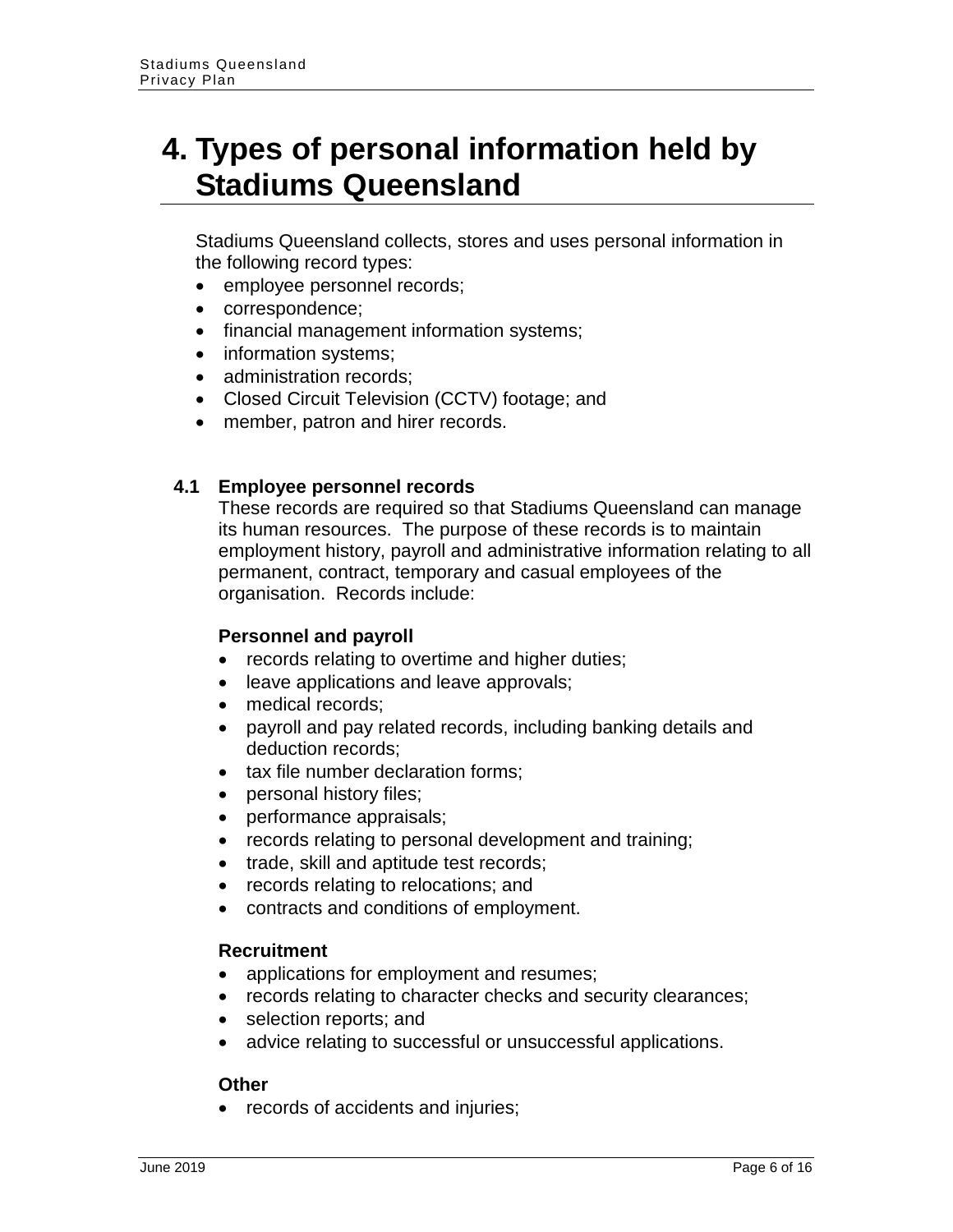- compensation files;
- rehabilitation files;
- records relating to counselling and discipline matters, including disciplinary, investigation and action files; legal action files, records of criminal convictions, and any other employee and establishment records as appropriate; and
- complaints and grievances.

These records may also include sensitive information such as political and religious beliefs, medical records, disabilities, sexual preferences, racial or ethnic origin, disciplinary investigations and actions, criminal convictions, relationship details and personal financial information.

The following Stadiums Queensland employees have access to personnel records:

- senior management and human resources management and payroll staff, to undertake their day-to-day duties;
- members of selection committees, for the purposes of selection assessments only; and
- the individual to whom the record relates.

Information held in personnel files may be disclosed outside Stadiums Queensland, as appropriate, to:

- the Australian Taxation Office;
- QSuper and other superannuation funds, as nominated by employees;
- the Queensland Audit Office:
- Stadiums Queensland's internal audit service provider;
- Crime and Corruption Commission; and
- third party organisations such as banks and insurance companies, with the employee's written consent.

Access to personnel records by organisations or persons, other than those previously listed, is only permitted where a specific legislative requirement allows such access, or with the employee's written consent.

Personnel records are located with the Human Resources Unit in the Corporate Office and with payroll officers at the venues.

Individuals can access their personal information by contacting the Human Resources / Payroll Officer or the Privacy Contact Officer on (07) 3008 6100.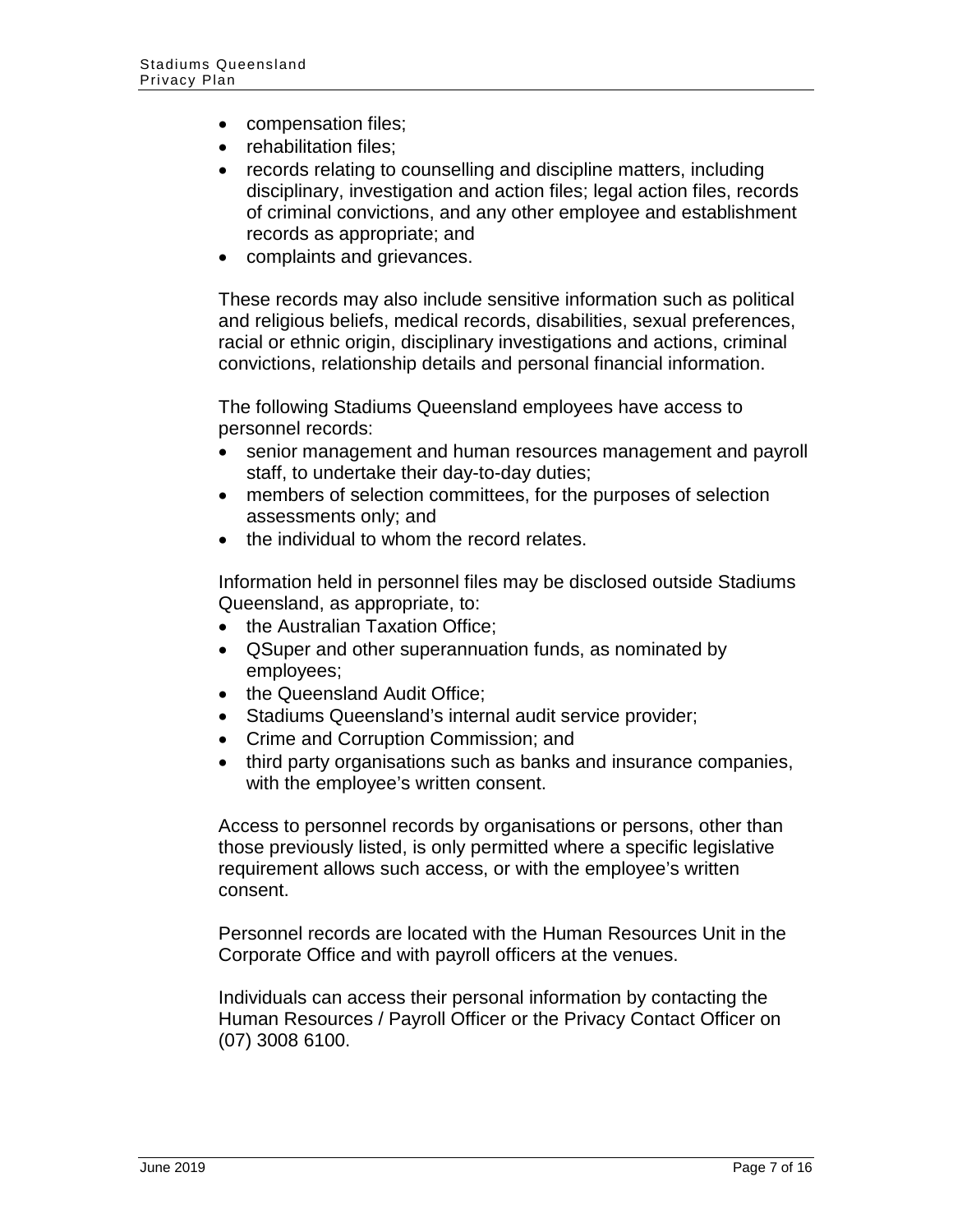#### <span id="page-7-0"></span>**4.2 Correspondence**

Correspondence that has been addressed to the Chief Executive or Stadiums Queensland staff from the public or other Government agencies is referred to the relevant areas within the organisation for consideration and preparation of advice and responses.

The correspondence may include personal information arising from any subject matter related to the organisation's functions and venues. Information may include: name, address, personal opinions about Stadiums Queensland's venues or events, complaints and grievances and any other matter that the correspondent wishes to convey to the organisation.

Correspondence records are stored at the Corporate Office and at Stadiums Queensland's venues.

Individuals can obtain information regarding access to their personal information in the correspondence records by contacting the Privacy Contact Officer on (07) 3008 6100.

#### <span id="page-7-1"></span>**4.3 Financial management information systems**

General content in Stadiums Queensland's financial management information systems may include: name, address, bank account numbers and types of goods and services being provided. The personal information may relate to creditors and debtors. The purpose of these records is to process and account for expenditure and revenue.

Finance officers, at the corporate office and venues, have access to this personal information within the organisation.

Information in the financial information management systems may be disclosed outside of Stadiums Queensland, as appropriate to:

- the Queensland Audit Office; and
- Stadiums Queensland's internal audit service provider.

Access to financial records by organisations or persons, other than those previously listed, is only permitted where specific legislation requires such access.

Financial records are stored within the Finance Unit at the Corporate Office and at the administration offices of each venue.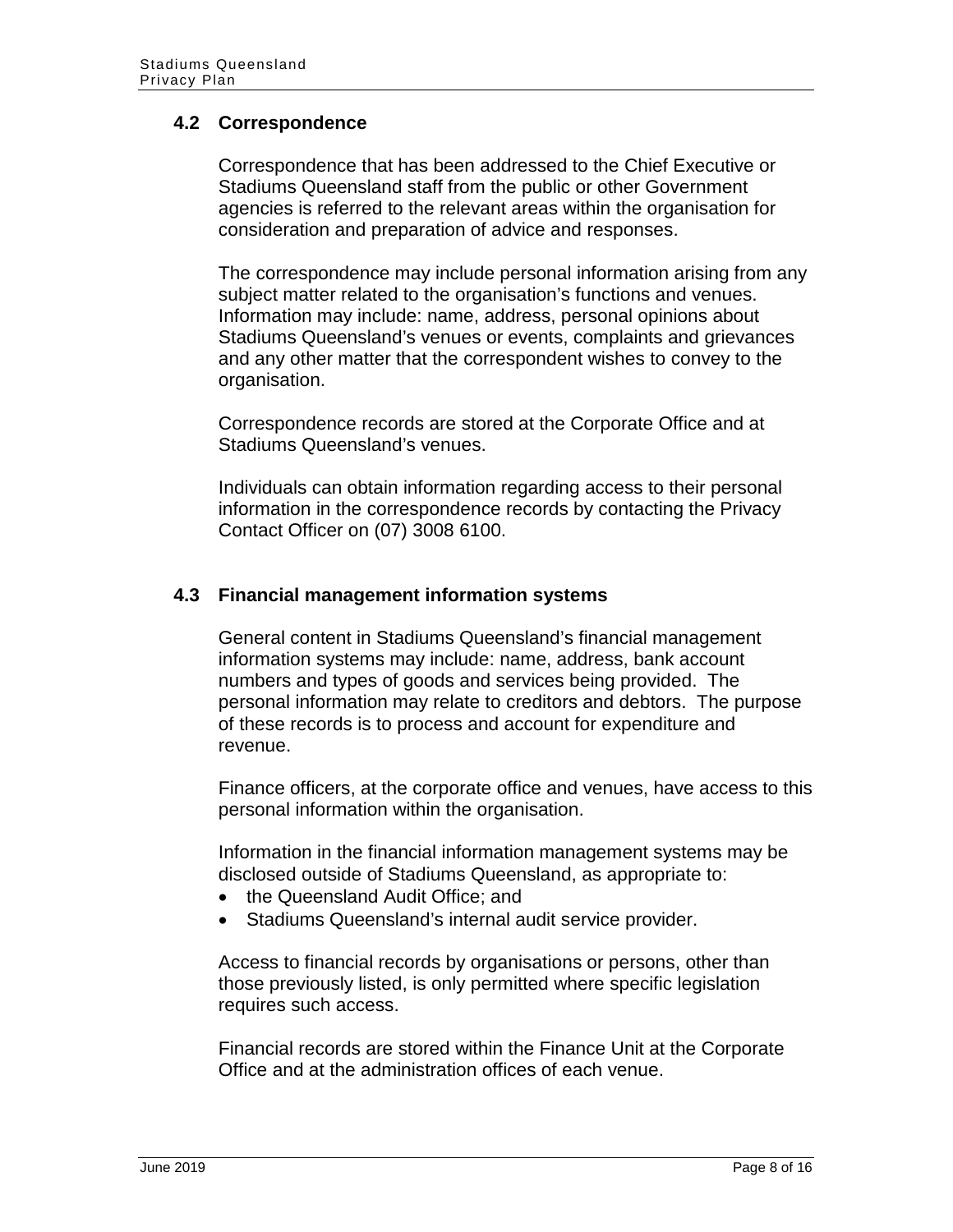Individuals can obtain information regarding access to their personal information in financial records by contacting the Group Executive, Finance and Corporate Services or the Privacy Contact Officer on (07) 3008 6100.

#### <span id="page-8-0"></span>**4.4 Information systems**

Stadiums Queensland's information systems regularly process and store personal information. Information includes names, phone numbers and e-mail addresses. This information is stored and used in Stadiums Queensland's e-mail systems and for network and system administration and access purposes.

The following people have access to this information:

- individuals via their e-mail contacts list; and
- staff within the Technology Services Team.

Individuals can obtain information regarding access to their personal information maintained in Stadiums Queensland's information systems by contacting the Group Executive, Technology Services Manager, Information Technology or the Privacy Contact Officer on (07) 3008 6100.

#### <span id="page-8-1"></span>**4.5 Administration records**

Stadiums Queensland maintains a number of records and registers for administrative purposes. These include:

- correspondence registers;
- fleet information;
- corporate memberships and subscriptions;
- travel bookings; and
- emergency action plans and contact lists.

The information is accessible by the relevant Stadiums Queensland staff. This information is disclosed only to those external persons and organisations where such information is necessary for them to undertake the day to day activities of Stadiums Queensland.

#### <span id="page-8-2"></span>**4.6 Member, patron and hirer information**

Stadiums Queensland collects, stores and uses personal information about its members and venue hirers. Membership and hirer records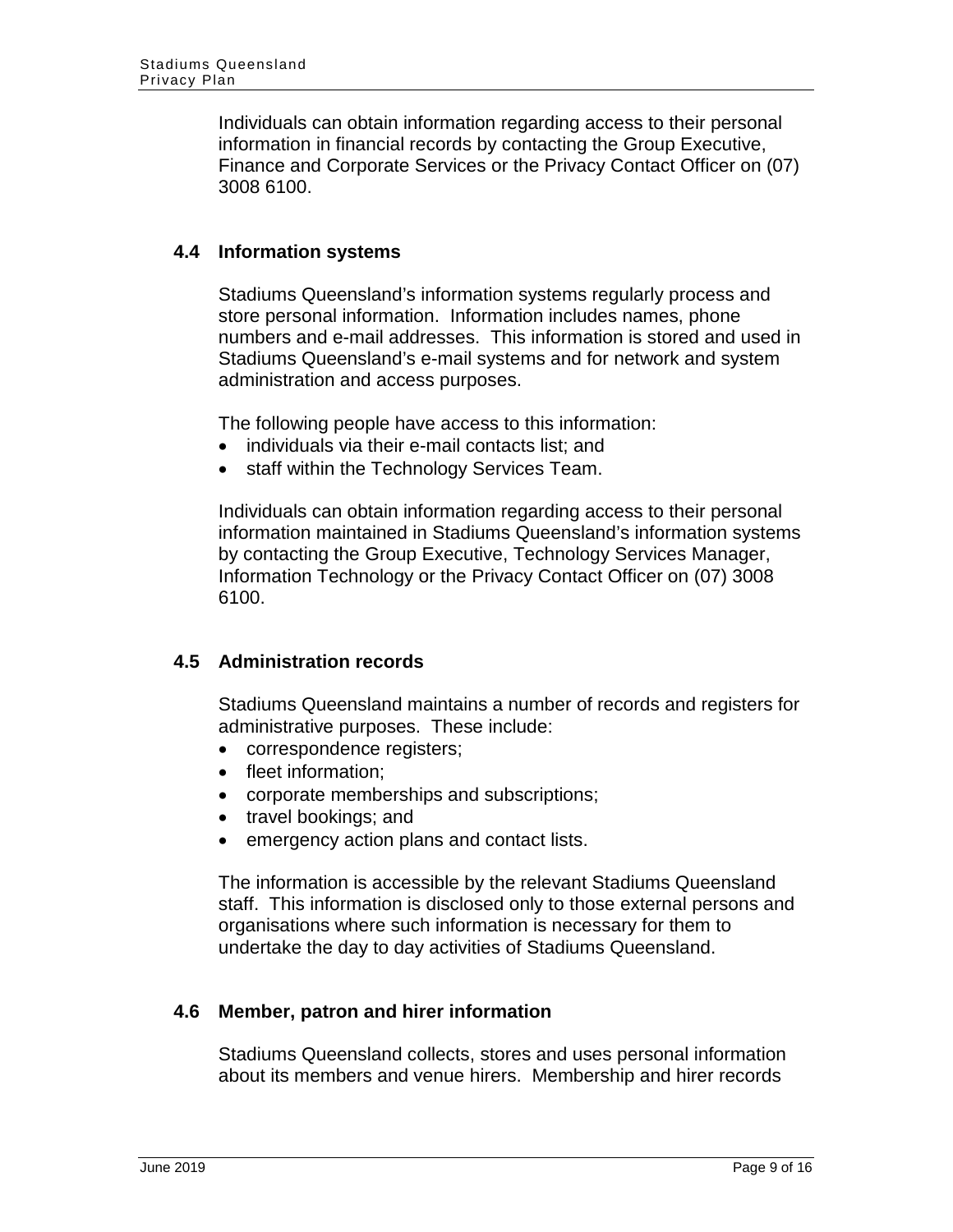are stored throughout the organisation, both at the Corporate Office and venues.

Personal information is collected from gym members, childcare participants, venue members, organisations hiring or individuals attending any of Stadiums Queensland's venues.

This personal information includes names, addresses, phone numbers, date of birth, gender, health and fitness information, emergency contact details and financial/payment details.

This information is accessible by the relevant Stadiums Queensland staff, in order for them to effectively undertake their duties.

Information concerning members, hirers, attendees, patrons and users of Stadiums Queensland's venues is not disclosed to any persons or organisations without written consent from the individual concerned.

Individuals can obtain information regarding their member and hirer records by contacting the Privacy Contact Officer on (07) 3008 6100.

#### <span id="page-9-0"></span>**4.7 Closed Circuit Television (CCTV) Footage**

Personal information may be collected via CCTV systems at Stadiums Queensland venues for the purpose of venue security and public safety. Footage may be provided to the Queensland Police Service. All personal information, including CCTV footage, is managed in accordance with the *Information Privacy Act 2009*.

#### <span id="page-9-1"></span>**4.8 Retention of records**

Stadiums Queensland's records are kept for variable periods according to the applicable provisions of the *[General Retention and Disposal](http://www.archives.qld.gov.au/downloads/GeneralDisposalSchedule.pdf)  [Schedule for Administrative Records](http://www.archives.qld.gov.au/downloads/GeneralDisposalSchedule.pdf)*, issued by the Queensland State Archives. For more information regarding specific timeframes please refer to the Queensland State Archives website [http://www.archives.qld.gov.au.](http://www.archives.qld.gov.au/)

Stadiums Queensland has developed an agency specific Disposal Schedule for records not included in the *General Retention and Disposal Schedule for Administrative Records.* Stadiums Queensland's disposal schedule for core records has been approved by Queensland State Archives.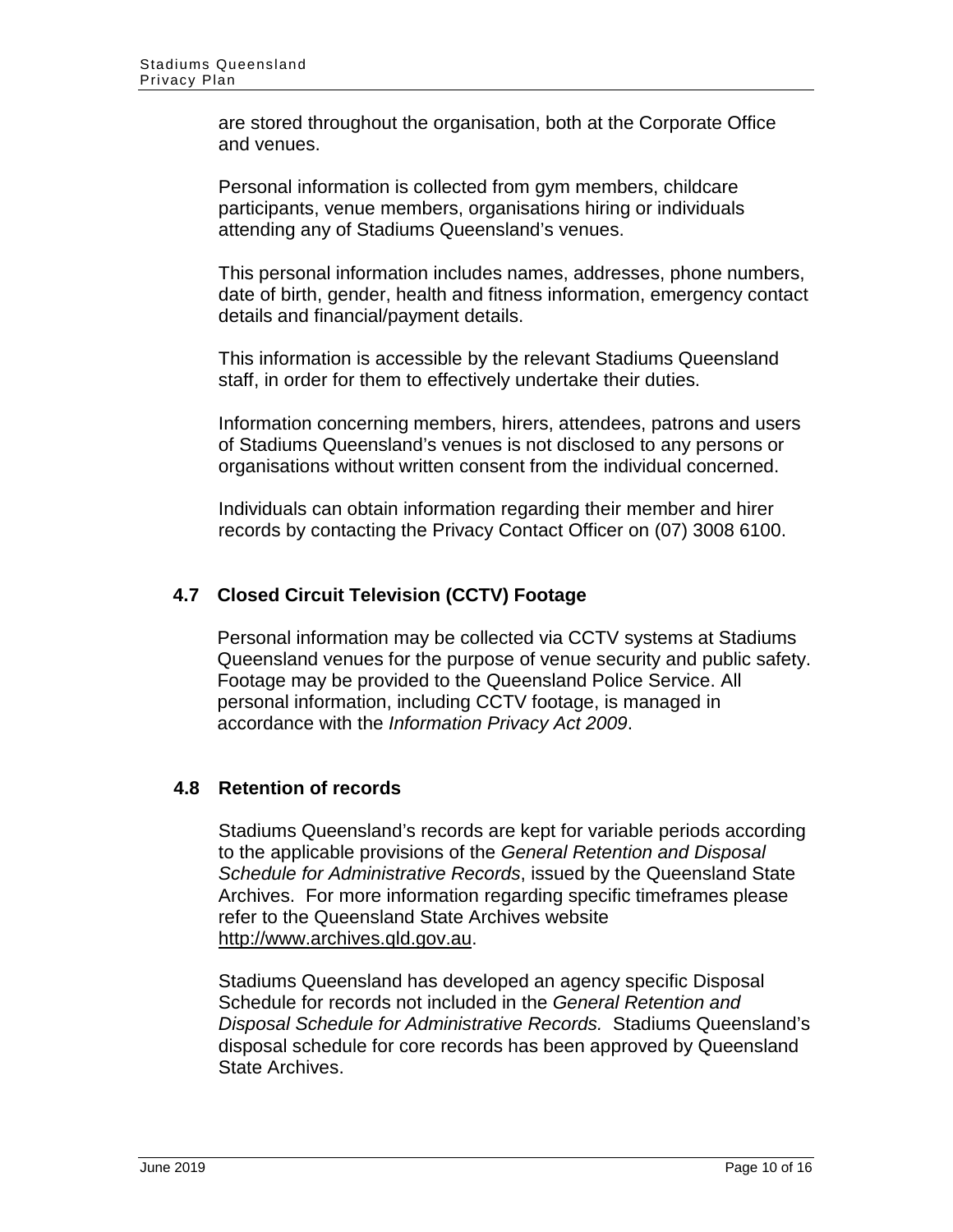### <span id="page-10-0"></span>**5. Existing contracts, licences and outsourcing arrangements**

Stadiums Queensland has many existing contracts, licences and outsourcing arrangements, including:

- consultancy agreements;
- venue and event operation arrangements and contracts;
- tenancy and hirer agreements;
- service level agreements; and
- licence agreements.

As these agreements become due for renewal they will be reviewed for their compliance with the Information Privacy Principles. Future agreements will comply with the terms of the Information Privacy Principles.

### <span id="page-10-1"></span>**6. Access or Amendment of Information**

Under the *Information Privacy Act 2009* individuals are entitled to access any documents containing their personal information and if required seek amendment to such information if it is incomplete, inaccurate, misleading or out-of-date.

#### **6.1 Access Applications**

An individual who wishes to be given access to a document/s which contains personal information about themselves may apply for access to the document/s. Applications must be lodged in writing, by either completing the *Right to Information and Information Privacy Access Application* form available on the Right to Information website [\(www.rti.qld.gov.au\)](http://www.rti.qld.gov.au/) or by sending a written request to Stadiums Queensland containing:

- name, contact details and authorisation of the applicant;
- description of the documents required; and
- proof of identity.

Applications should be addressed to:

The Privacy Contact Officer Stadiums Queensland PO Box 1834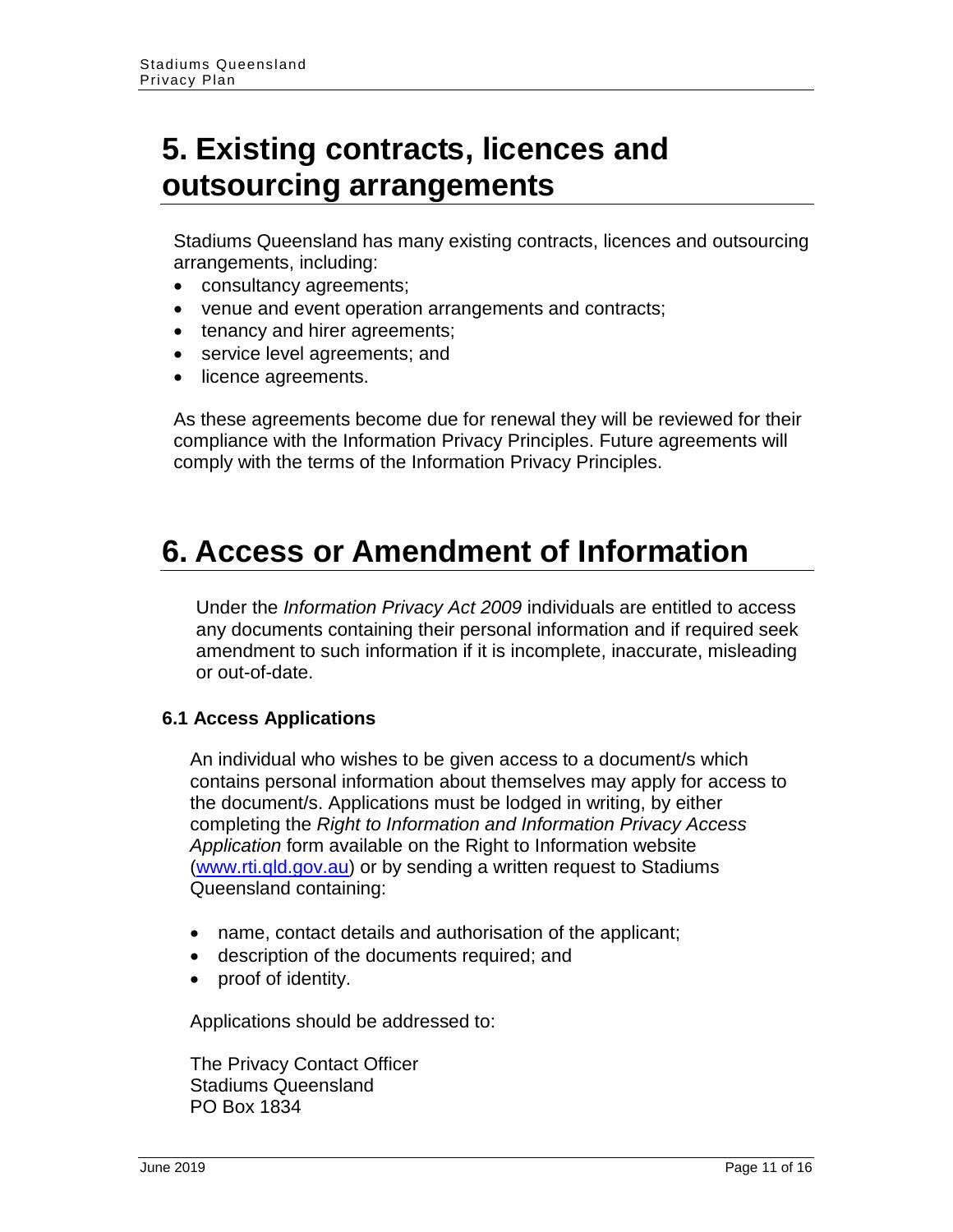#### Milton, QLD, 4064

#### **6.2 Amendment Applications**

An individual who has access to a document containing personal information about themselves may apply for amendment of the personal information (personal information cannot be disposed of or deleted). Applications to amend personal information must be lodged in writing, by either completing the *Information Privacy Personal Information Amendment Application* form available on the Right to Information website [\(www.rti.qld.gov.au\)](http://www.rti.qld.gov.au/) or by sending a written application to Stadiums Queensland containing:

- name, contact details and authorisation of the applicant;
- the information the applicant claims is inaccurate, incomplete, out of date or misleading;
- required amendments to correct the information; and
- proof of identity.

Applications should be sent to the address set out in Section 6.1.

#### **6.3 Processing Applications**

When an Information Privacy application is received, it will be processed by the Privacy Contact Officer in accordance with the Act.

#### **6.4 Application time frames**

Applications will be processed within the time limits prescribed within the Act unless both the applicant and Stadiums Queensland agree to a change. This agreement must be documented in writing.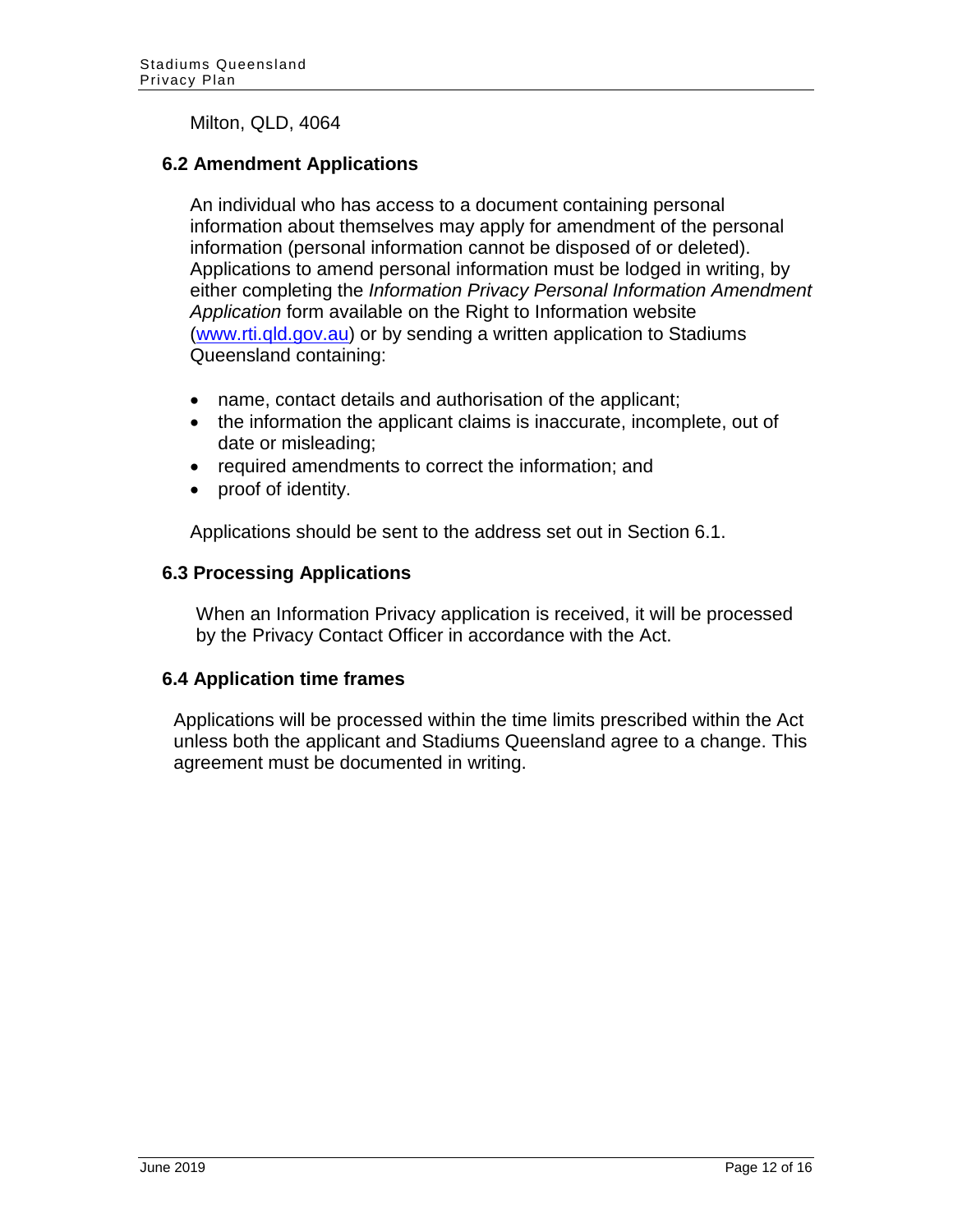## <span id="page-12-0"></span>**7. Complaints and Review Procedure**

#### **7.1 Review Process**

If an applicant is aggrieved by a decision made by Stadiums Queensland in relation to their Information Privacy application, an internal and/or external review may be requested.

#### **7.2 Internal Review**

All applications for an internal review of a decision must be in writing and include:

- name, contact details and authorisation of the applicant; and
- details of the decision for review.

Stadiums Queensland will evaluate the review request as if it was a new application. Upon arriving at a decision, the applicant will be informed of the review result and the reason for the decision.

Applications should be sent to the address set out in Section 6.1.

#### **7.3 External Review**

The Information Commissioner is responsible for performing external reviews of Information Privacy decisions. An applicant may choose to bypass the internal review process and proceed to an external review.

All applications for an external review of a decision must be in writing and include:

- name, contact details and authorisation of the applicant; and
- details of the decision for review.

#### **7.4 Privacy Complaints**

A person who believes their personal information has not been treated in accordance with the Act, or who believes Stadiums Queensland has mishandled their personal information may make a privacy complaint. In the first instance, the individual must lodge their complaint with Stadiums Queensland. The Privacy Contact Officer is responsible for reviewing Information Privacy complaints and responding to applicants. Stadiums Queensland will respond to the individual regarding their complaint within 45 business days in accordance with the Act.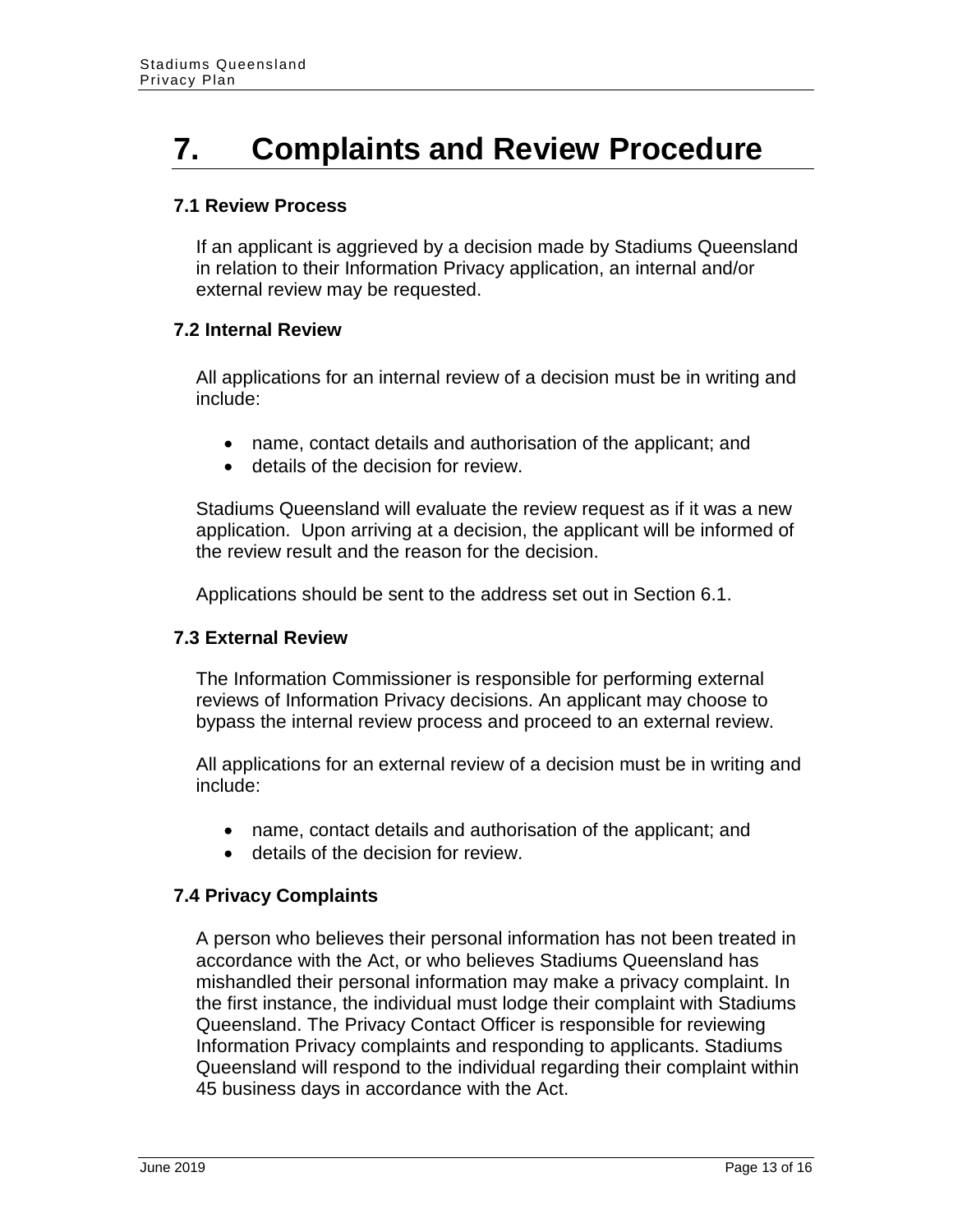Written complaints should be sent to the Privacy Contact Officer at the address set out in Section 6.1.

The Privacy Contact Officer can be contacted on (07) 3008 6100.

An individual may choose to make a complaint to the Information Commissioner if they are not happy with the decision made by Stadiums Queensland. In order to be valid, the complaint must:

- be written;
- include an address to which correspondence may be sent; and
- provide sufficient information about the privacy breach.

There is no fee or charge for making a privacy complaint.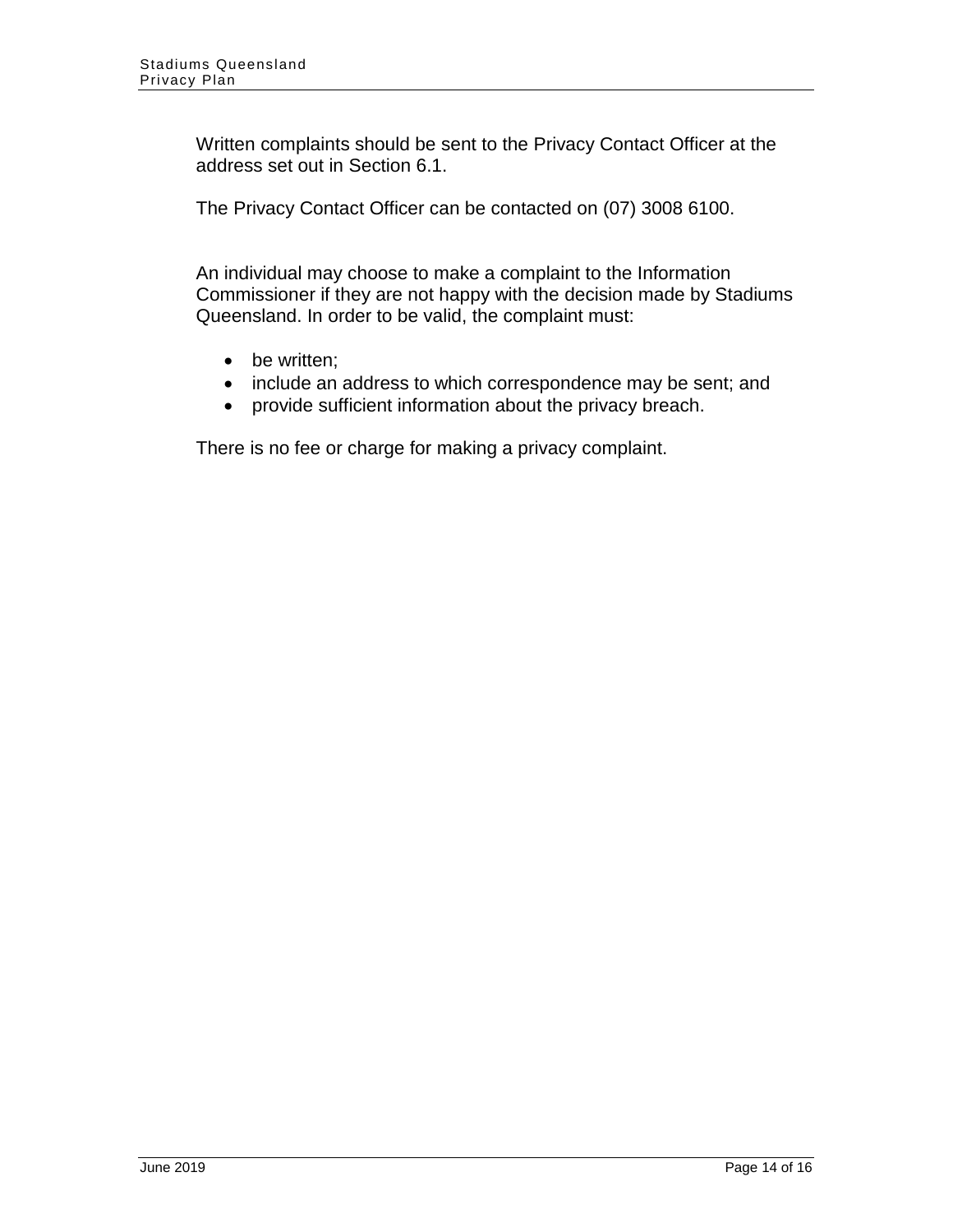### <span id="page-14-0"></span>**Appendix 1 – Summary of Information Privacy Principles**

### **Information Privacy Principles (IPPs)**

The Act includes 11 IPPs which cover the collection, storage and security, access and amendment, accuracy and use and disclosure of personal information.

#### **Collection**

- Principle 1 Collection of personal information (lawful and fair);
- Principle 2 Collection of personal information (requested from individual); and
- Principle 3 Collection of personal information (relevance, etc.).

#### **Storage and Security**

• Principle 4 - Storage and security of personal information.

#### **Access and Amendment**

- Principle 5 Providing information about documents containing personal information;
- Principle 6 Access to records containing personal information; and
- Principle 7 Amendment of documents containing personal information.

#### **Accuracy**

• Principle 8 - Checking of accuracy, etc. of personal information before use by agency.

#### **Use and Disclosure**

- Principle 9 Use of personal information only for relevant purpose;
- Principle 10 Limits on use of personal information; and
- Principle 11 Limits on disclosure.

#### **Collection - Information Privacy Principles 1, 2 and 3**

Stadiums Queensland will only collect personal information where it relates directly to the functions or activities being performed. The information will be collected by fair means, and will not unreasonably intrude upon the privacy of the person concerned. When collecting personal information, a privacy notice will be provided which includes information about any other additional purposes for which the information may be used (which may not be immediately evident to the person).

#### **Storage and Security - Information Privacy Principle 4**

Stadiums Queensland will take all reasonable steps to prevent the unauthorised access, use, disclosure, modification or destruction of personal information by